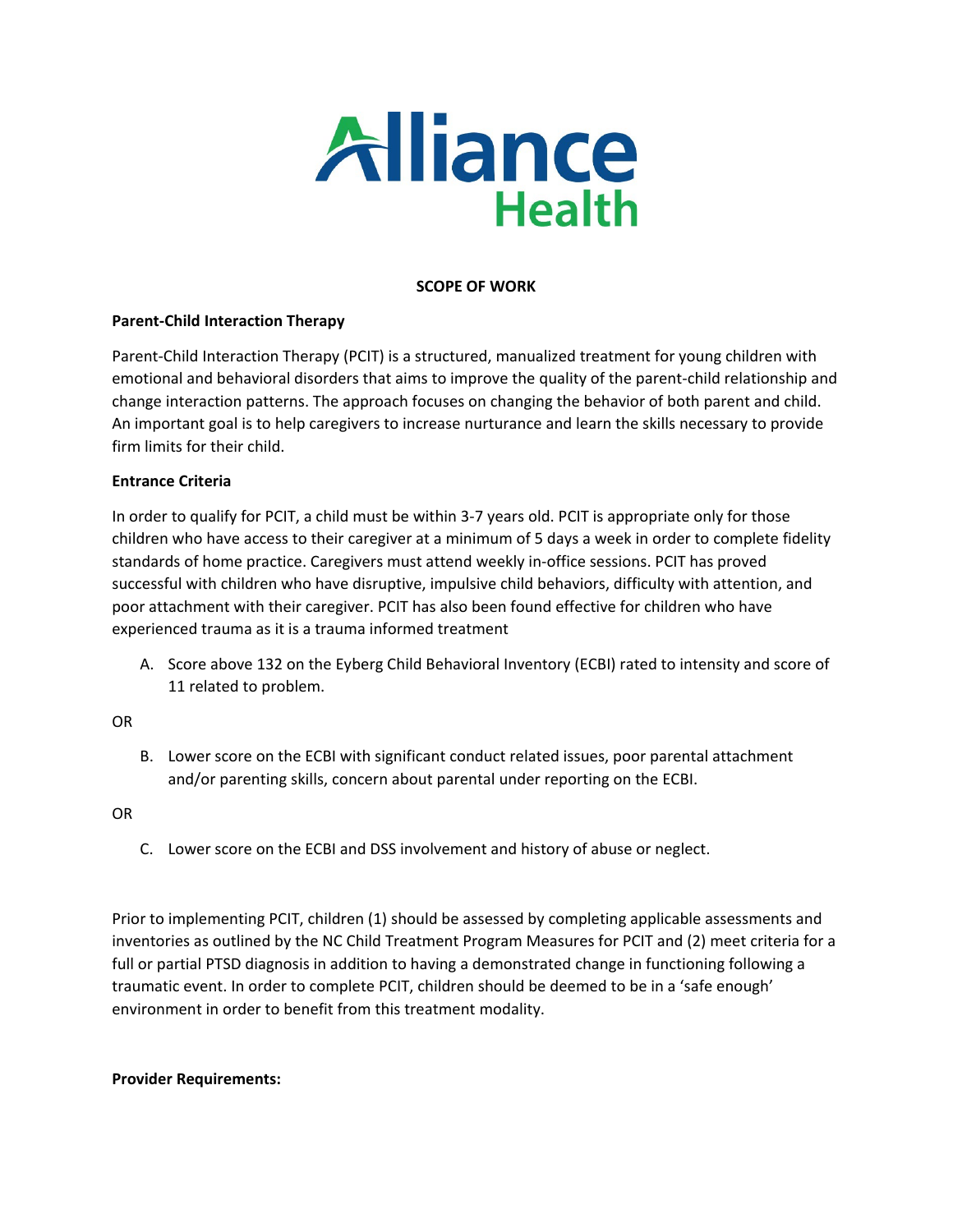All Providers that utilize the enhanced billing codes for PCIT are required to be rostered by, or be in the rostering process with, (1) the NC Child Treatment Program

[\(http://www.childtreatmentprogram.org/NCCounties/Index.rails\)\\_,](http://www.childtreatmentprogram.org/NCCounties/Index.rails)_) (2) PCIT International, or (3) another PCIT International approved trainer. All providers are also expected to adhere to DHBClinical Coverage Policy 8C.

### **Documentation Requirements:**

- Prior to billing the enhanced rate, Provider must submit to [providernetwork@alliancehealthplan.org](mailto:providernetwork@alliancehealthplan.org) (1) evidence of being rostered OR (2) evidence of being in the process of being rostered by an approved trainer.
- Provider is to follow all requirements as laid out in the APSM 45-2 Records Management and Documentation Manual.
- There must be a treatment plan identifying the need for this service.

# **Service Exclusions and Limitations**

PCIT provided under enhanced Outpatient rates may not be provided in conjunction with any Medicaid, State or County funded enhanced service. PCIT provided to children without an identified caregiver who can participate in each session is not reimbursable at the enhanced rate.

# **Eligibility and Entrance Process**

Child must be between 3 and 7 years of age to be eligible for Medicaid funded PCIT. Service order shall be in place in accordance with Clinical Coverage Policy 8C – Outpatient Behavioral Health Services provided by Direct-Enrolled Providers. Prior authorization requirements are referenced in the Medicaid Benefit plan. Services shall be directly related to the beneficiary's diagnostic and clinical needs.

# **Expected Outcomes:**

•Reduction in oppositional and disruptive behavior (Child behavior within ½ SD of normative mean on the ECBI or a score of 114 at discharge.

•Decrease in conduct problems such as stealing and fighting

•Evidence of parent mastery of child-directed interactions and parent directed interactions (i.e. use of age appropriate discipline, limit setting, nonverbal communication of affect, etc.)

- •Observed improvement in child compliance
- •Enhanced parent/caregiver self-confidence in parenting
- •Evidence of improved parent-child interactions
- •Improved compliance with classroom rules and teacher instruction in school or daycare settings

#### **Finance**:

The enhanced code and rate are: